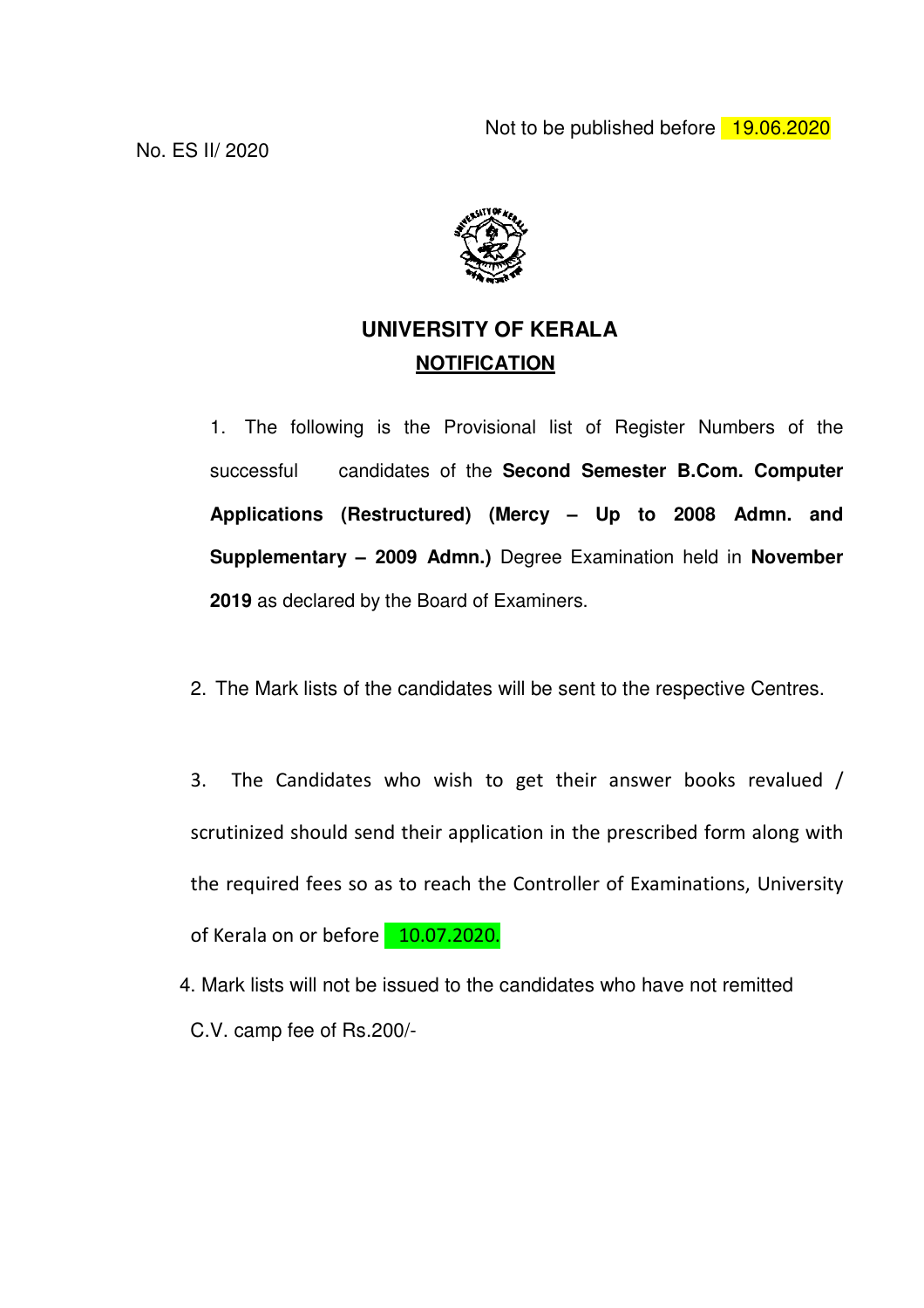## **SYNDICATE IN CIRCULATION**

 The result of the **Second Semester B.Com. Computer Applications (Restructured) (Mercy chance – Up to 2008 Admn. and Supplementary – 2009 Admn.) November 2019** as declared by the respective Board of Examiners are given below:

| <b>Name of Examination</b> | <b>Number</b><br><b>Total</b><br><b>Registered</b> | <b>TotalNo. Appeared</b> | <b>Total No</b><br><b>Passed</b> | % of Pass |
|----------------------------|----------------------------------------------------|--------------------------|----------------------------------|-----------|
| Second Semester B.Com.     |                                                    |                          |                                  |           |
| Applications<br>Computer   |                                                    |                          |                                  |           |
| Examination<br>Degree      |                                                    |                          |                                  |           |
| (Mercy<br>$-$ Up to 2008   | 8                                                  | 7                        | 3                                | 42.86%    |
| Admn. and Supplementary    |                                                    |                          |                                  |           |
| - 2009 Admn.) November     |                                                    |                          |                                  |           |
| 2019                       |                                                    |                          |                                  |           |
|                            |                                                    |                          |                                  |           |

The results may be approved. It is proposed to publish the results on 19 -06-2020.

# Sd/- **CONTROLLER OF EXAMINATIONS**

Thiruvananthapuram Dated: 19 - 06 - 2020.